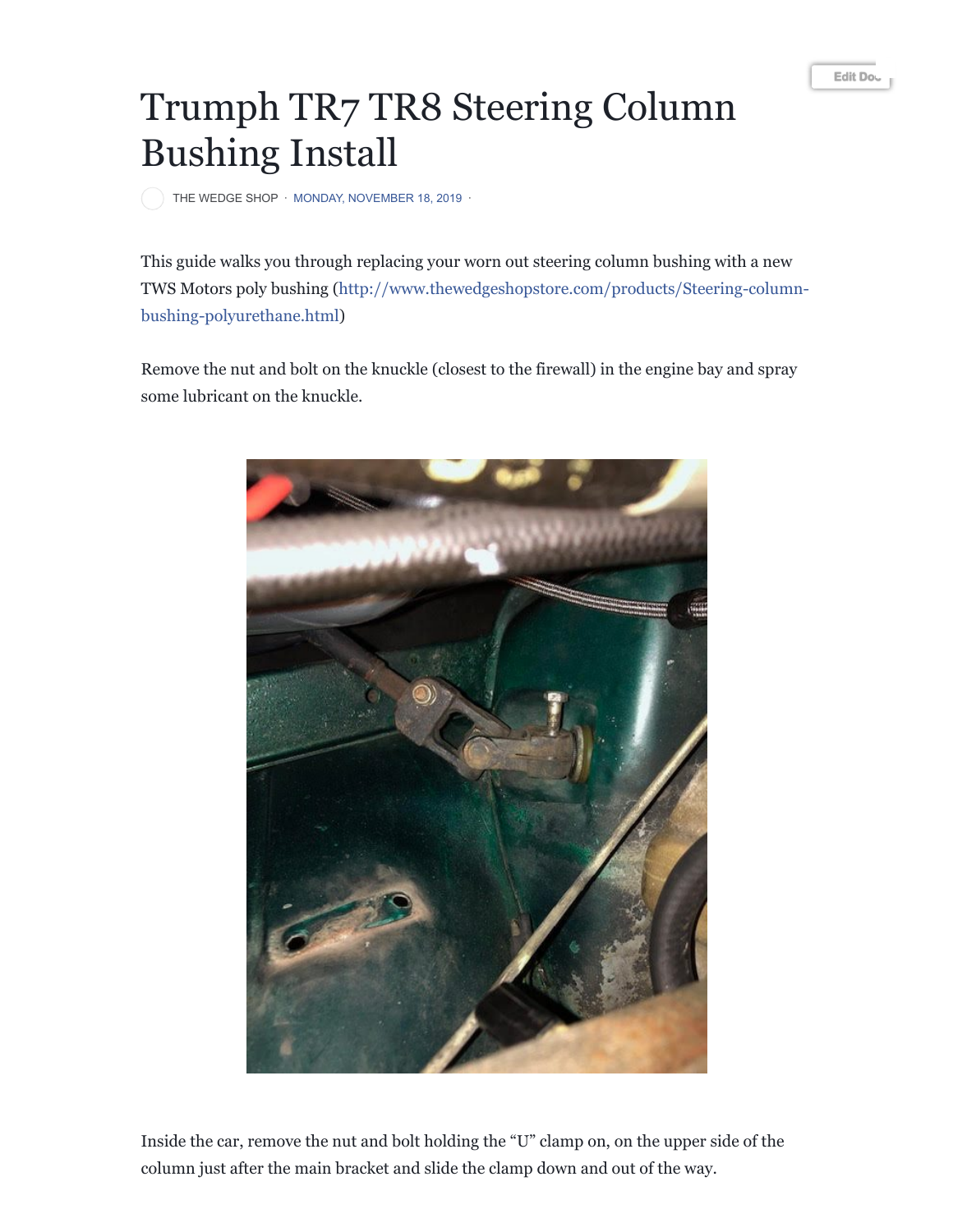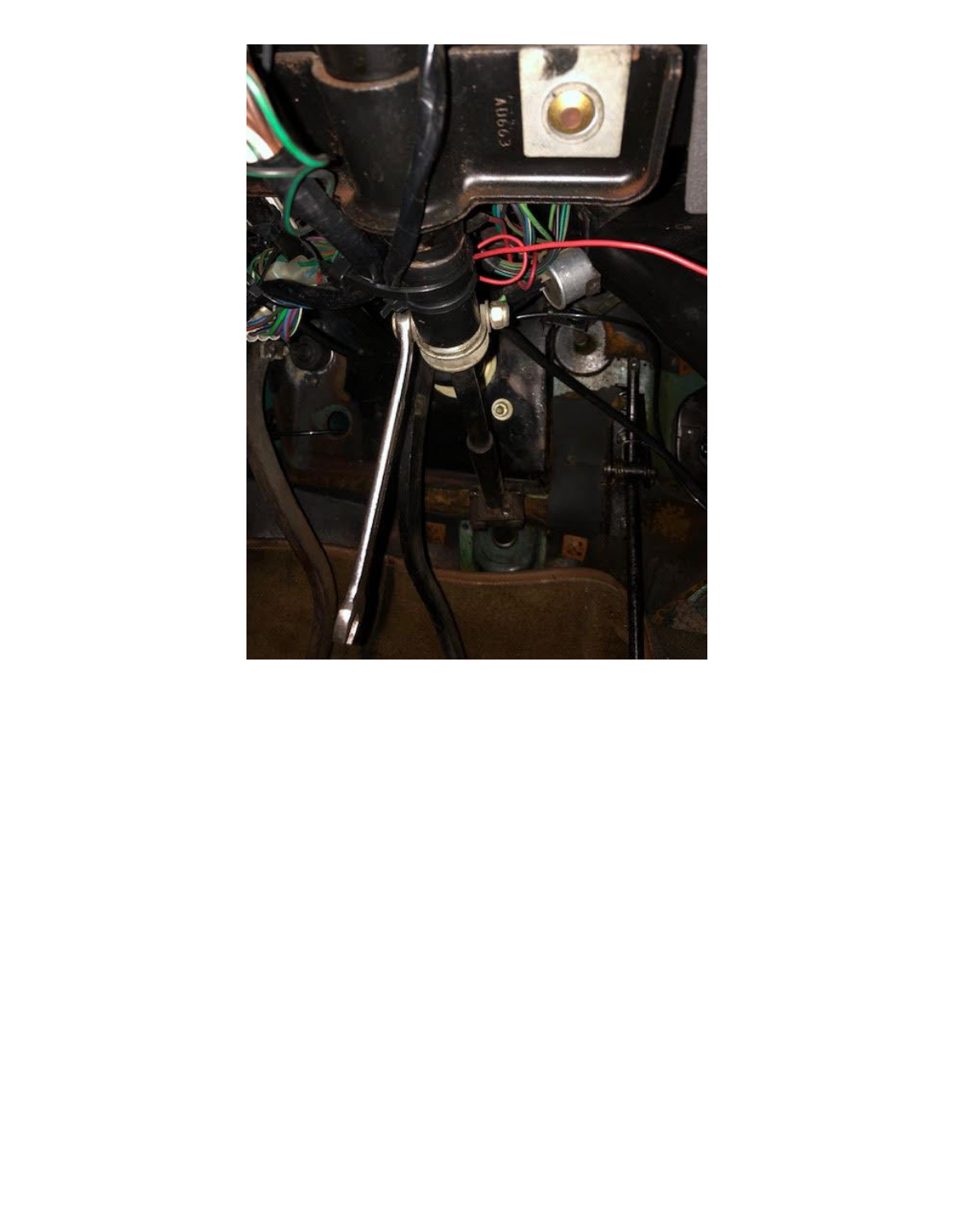

Sit in the driver seat and press your knee under the steering wheel and hands at 10 and 2 and rotate pressure back and forth until the column comes out of the knuckle and through the firewall. There is a large washer and small spring washer in between the knuckle and firewall that will fall down.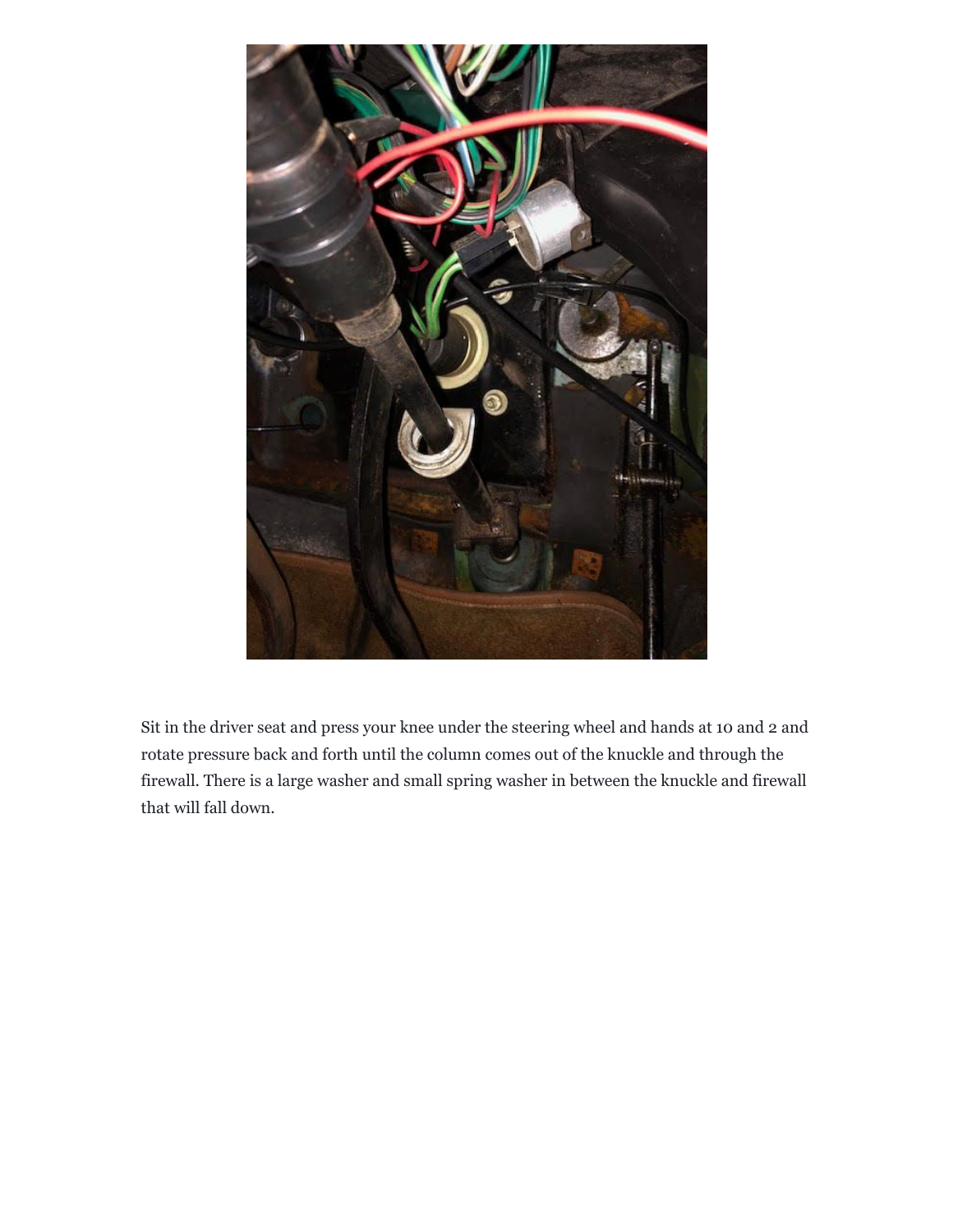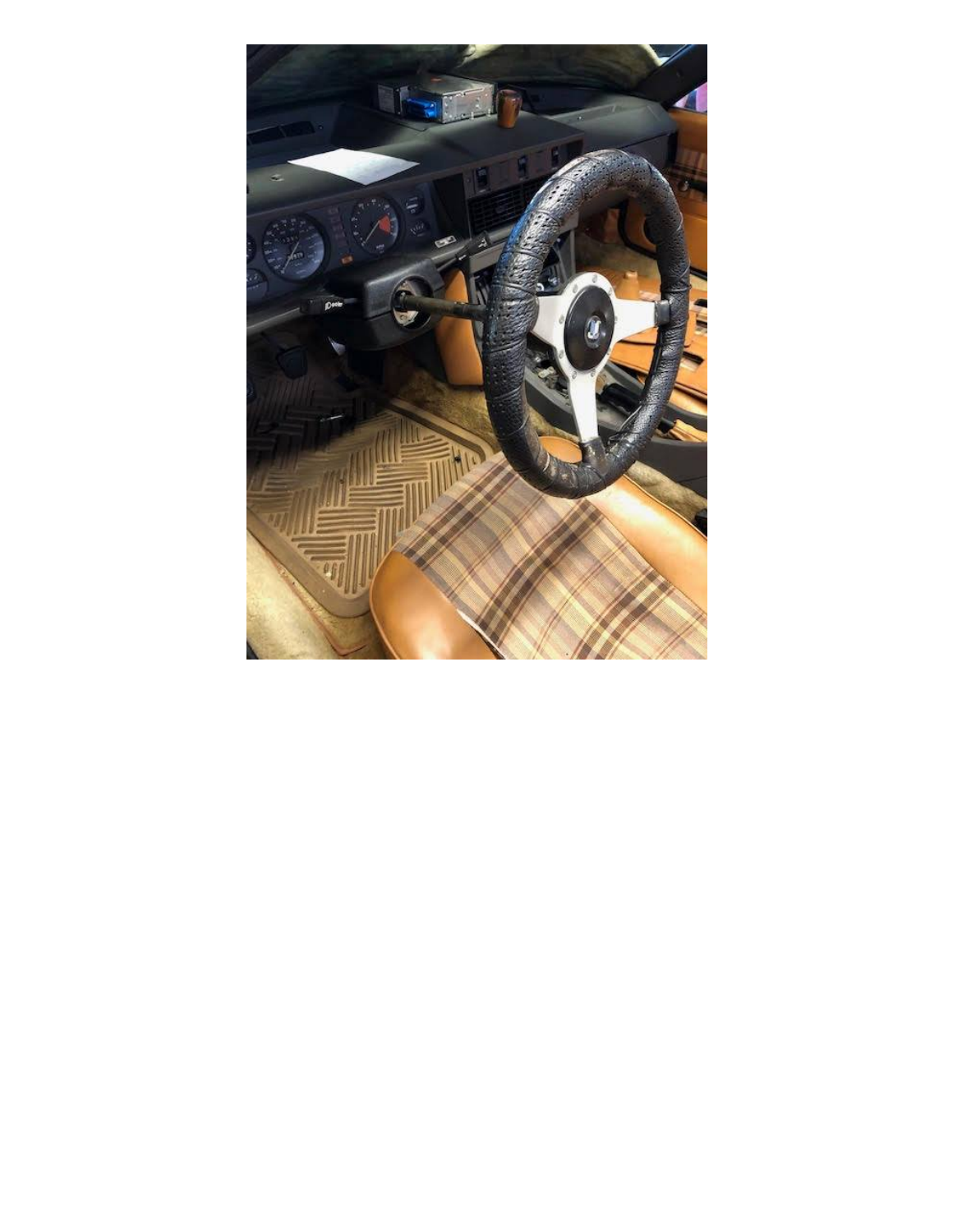

Now warm the bushing up. We like to throw it in the microwave for 5 seconds to warm it up or leave it in the sun for a bit. Cover the bushing in white lithium/rubber grease and from inside the car press one side of the bushing into the hole so only half the bushing is in, then take a dull flat head screwdriver and press very hard on the other side until it pops in. Careful because the bushing is slippery and most likely you'll jam your hand when the screwdriver slips off.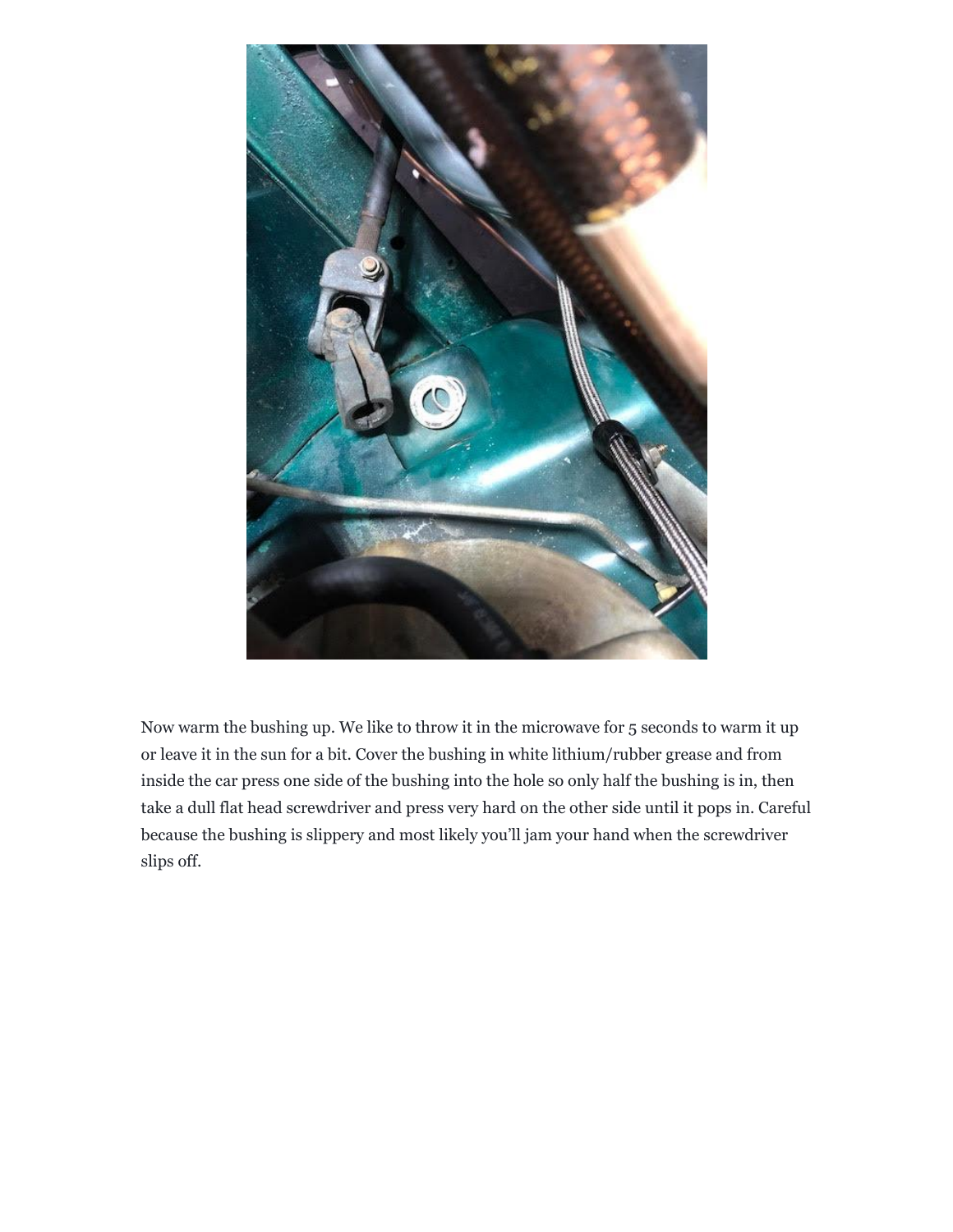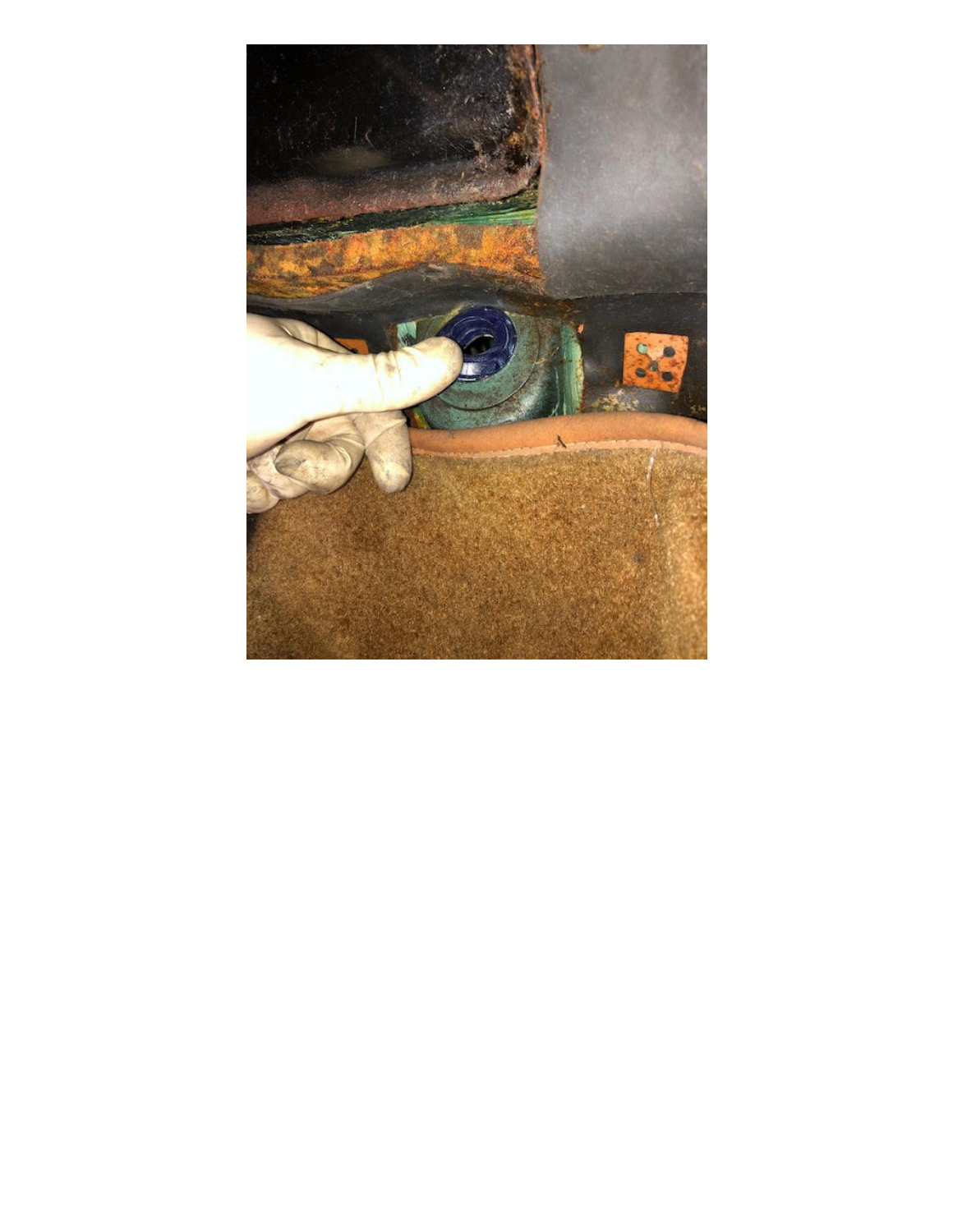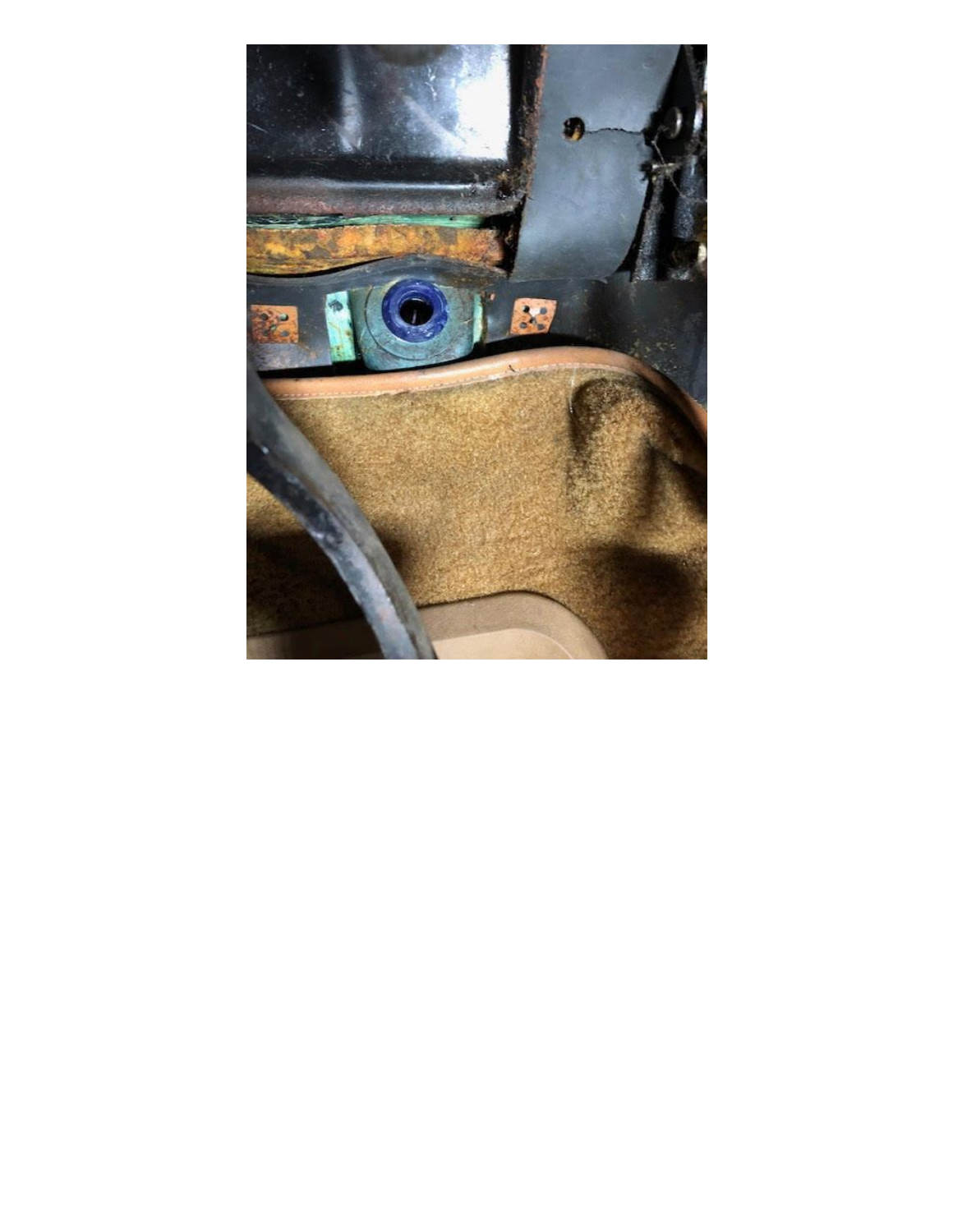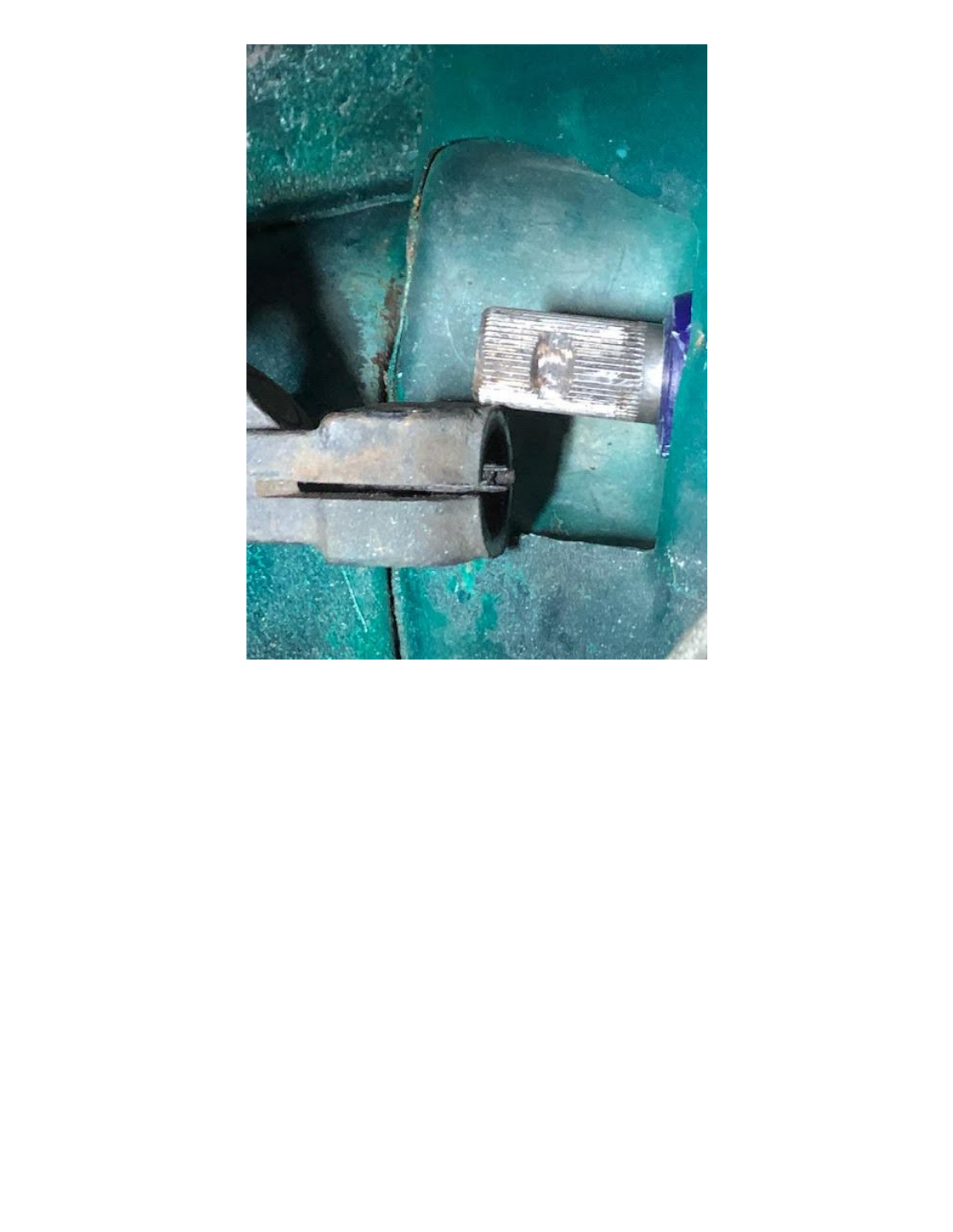

Inside the car, slide the "U" clamp back up to the main bracket and keep in mind that part of the column is also slotted. So the clamp only goes on one way.

Side note: When you get it all back together and straighten your front tires and your steering wheel is off center, just take off the large nut that holds the wheel/hub on and remove the wheel/hub to center it. The tabs on the back of the hub should be at 12 and 6 o'clock. The turn signal return has a point on it and it should be facing to the left. It looks like this: